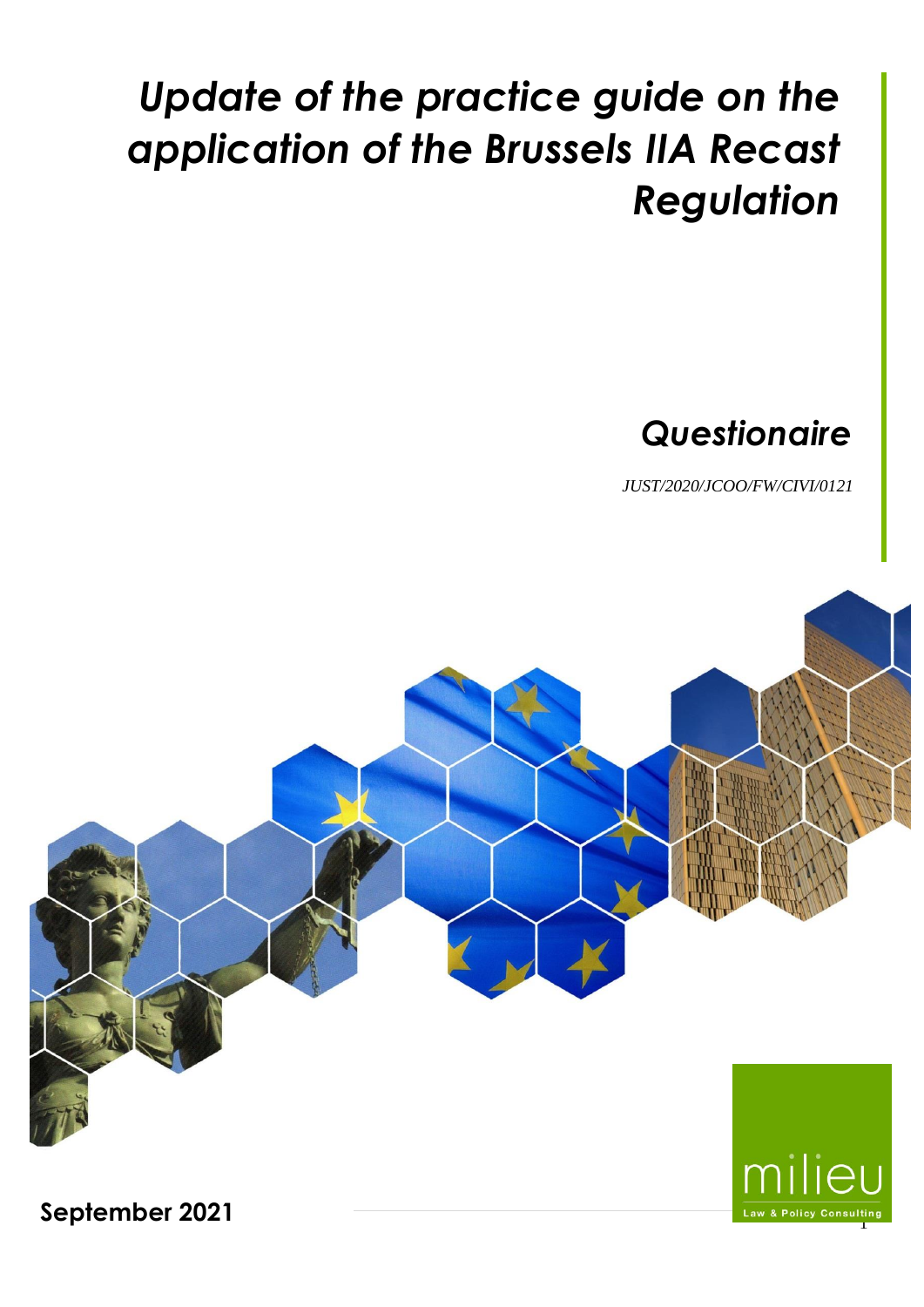## **Introduction**

This questionnaire is part of the European Commission's project to update the Practice guide on the application of the Brussels IIa Regulation in view of the entry into application of the Recast thereof in 2022 – Council Regulation (EU) 2019/1111 of 25 June 2019 on jurisdiction, the recognition and enforcement of decisions in matrimonial matters and the matters of parental responsibility, and on international child abduction (hereafter BIIaRR) as carried out by Associate Prof. Dr Boriana Musseva and Milieu Consulting SRL.

#### *Aim of the questionnaire*

Associate Prof. Dr Boriana Musseva and Milieu Consulting have been tasked by the European Commission for updating the Practice Guide on the application of the Brussels IIa Regulation. On 25 June 2019, a the BIIaRR was adopted to remedy the deficiencies in the Brussels IIa Regulation. The BIIaRR will start to apply as of the 1 August 2022.

In view of the entry into application of BIIaRR, it is also needed to update the Practice Guide on the application of the Brussels IIa Regulation, which was developed in 2014 to support judges, legal practitioners and relevant stakeholders with the correct application of the Regulation.

For these purposes, we are collecting, by means of this questionnaire, practitioners' practical experiences in using the current [Practice Guide](file:///C:/Users/searsan/Downloads/brussels_ii_practice_guide_EU_en%20(1).pdf) and their views on how the new Practice Guide could better present the changes introduced by the BIIaRR. The questionnaire will therefore ask for input on the best possible structure for the new Practice Guide and on issues that need to be addressed and clarified. We hope to also receive examples on some matters left by the BIIaRR to the national law and procedure.

#### *Instructions for completing the survey*

Please provide the answers in English.

We kindly ask you to fill in the questionnaire by **12 November 2021.**

#### **PRIVACY STATEMENT AND CONFIDENTIALITY**

When completing this survey, you might want to share with us some of your personal data such as your name, contact details, position, organisation you work in, as well as your personal views and opinions.

Please be reassured that any personal data you provide will be treated in conformity with the [Regulation](https://eur-lex.europa.eu/legal-content/EN/TXT/?uri=uriserv:OJ.L_.2018.295.01.0039.01.ENG&toc=OJ:L:2018:295:TOC)  [\(EU\) 2018/1725](https://eur-lex.europa.eu/legal-content/EN/TXT/?uri=uriserv:OJ.L_.2018.295.01.0039.01.ENG&toc=OJ:L:2018:295:TOC) of the European Parliament and of the Council of 23 October 2018 on the protection of natural persons with regard to the processing of personal data by the Union institutions, bodies, offices and agencies and on the free movement of such data and where applicable with the Regulation (EU) 2016/679 on the protection of natural persons with regard to the processing of personal data and on the free movement of such data (GDPR).

Any personal data that you provide when answering this survey will only be used for the purpose of conducting the study.

For more information on the processing of your personal data, please see the specific Privacy Statement.

As to the confidentiality of your responses, please note that your answers will be treated as confidential and will be only shared with the European Commission without information concerning the respondent (i.e., name of the organisation, name and position of the respondent). Moreover, your answers will be published anonymously. If you would nevertheless like to share with the European Commission your identifying information, please check the box below.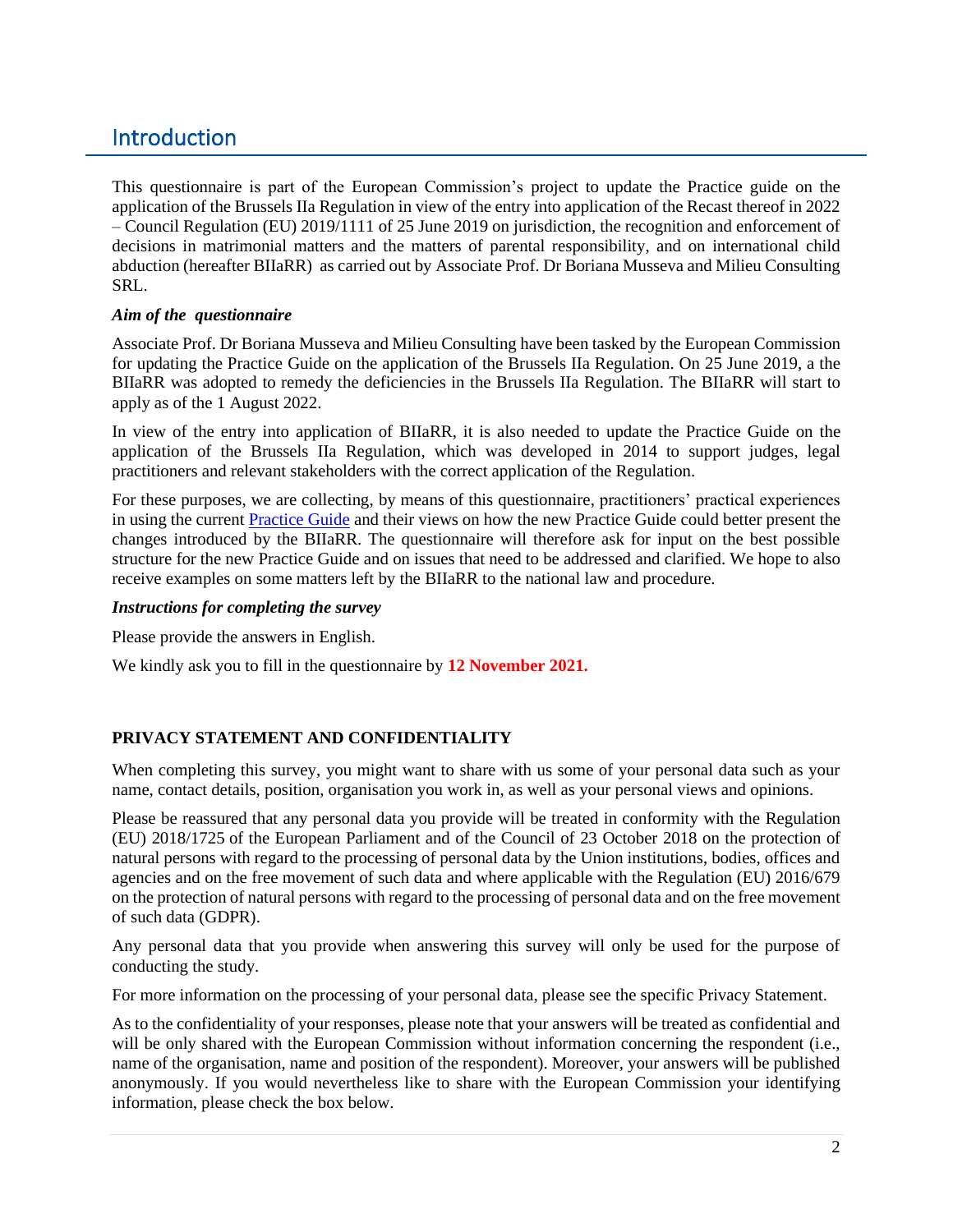#### *Please indicate if you consent that your views and opinions are referenced in this study, which may be subject to publication, linking them to your organisation, but without any reference to you as an individual\*:*

☐ By checking this box, I acknowledge that my views could be shared with the European Commission and published with information concerning the name and type of the organisation that I represent, to which I hereby give my consent.

☐ No, I do not consent. Please note that your answers may always be subject to a request for public access to documents under Regulation (EC) N 1049/2001. If you opted for anonymous answer, please be mindful of not including information that might allow the identification of your organisation or yourself in the open text questions.

If you have any questions, please do not hesitate to contact the project team at Brussels\_iia\_@milieu.be.

Thank you very much for your valuable contribution!

 $\Box$  By checking this box, I confirm that I have read the specific European Commission Privacy Statement and agree with the processing of my personal data for the purposes stated therein.\*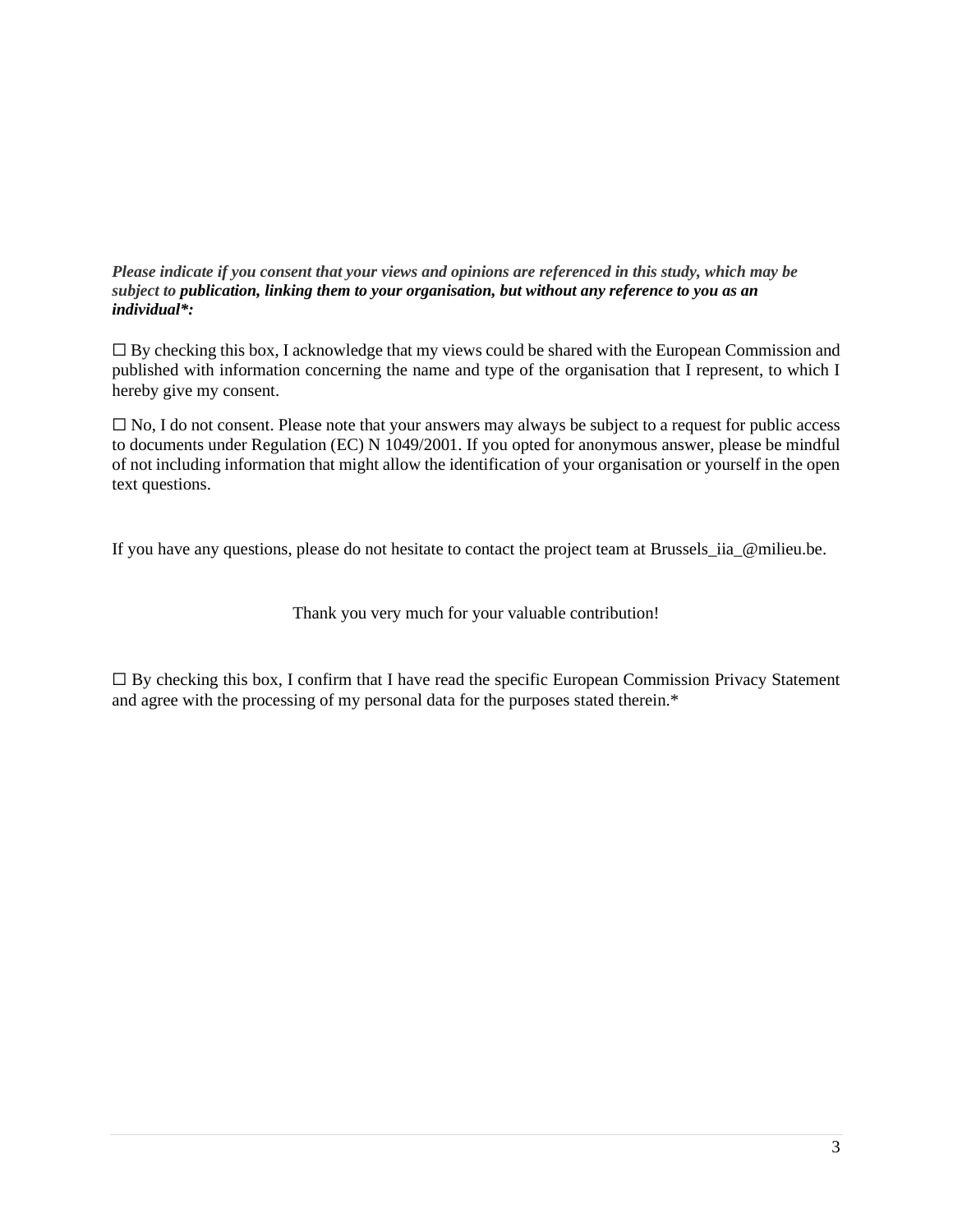## About the respondent

- **1) Please provide the name of your profession or organisation and department in the box below** (where possible, please include a translation in English).
- **2) Where do you exercise your profession or where is your organisation based?\***

 $\Box$  Austria

□ Belgium

 $\Box$  Bulgaria

□ Croatia

☐ Cyprus

□ Czechia

□ Denmark

☐ Estonia

□ Finland

- □ France
- □ Germany
- □ Greece
- $\Box$  Hungary
- $\Box$  Ireland

 $\Box$  Italy

- □ Latvia
- ☐ Lithuania
- ☐ Luxembourg
- □ Malta
- ☐ Netherlands

□ Poland

□ Portugal

☐ Romania ☐ Slovakia

□ Slovenia

 $\square$  Spain

□ Sweden

 $\Box$  Other. Please specify:

**Based on the information that you will provide to us in this questionnaire, we might contact you for a potential follow-up interview if required. Please enter your contact details, if you would be willing to participate in a follow-up interview:**

#### **3) Name and surname**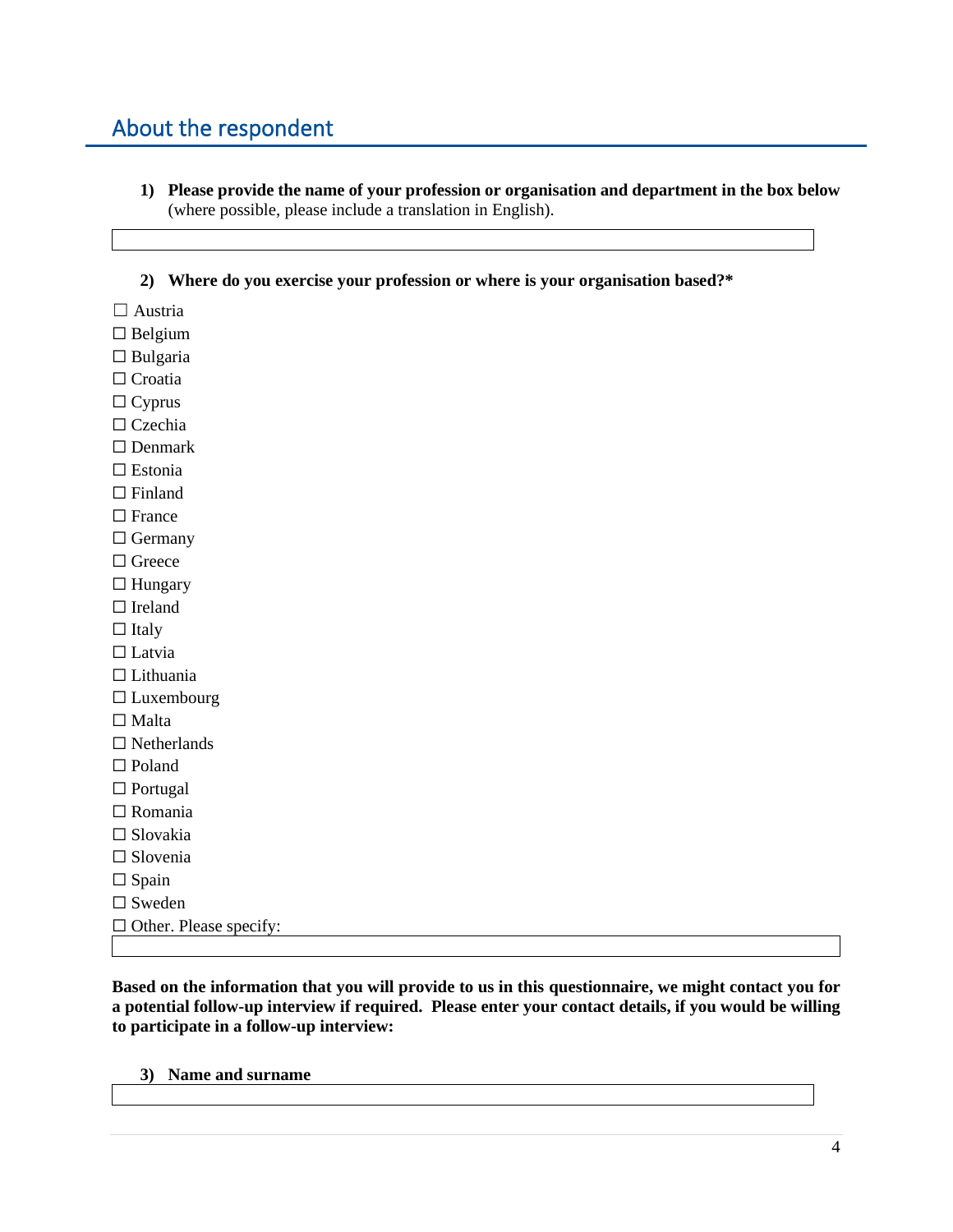#### **4) Profession or position within the organisation**

#### **5) E-mail address**

#### **6) Phone number (include country code)**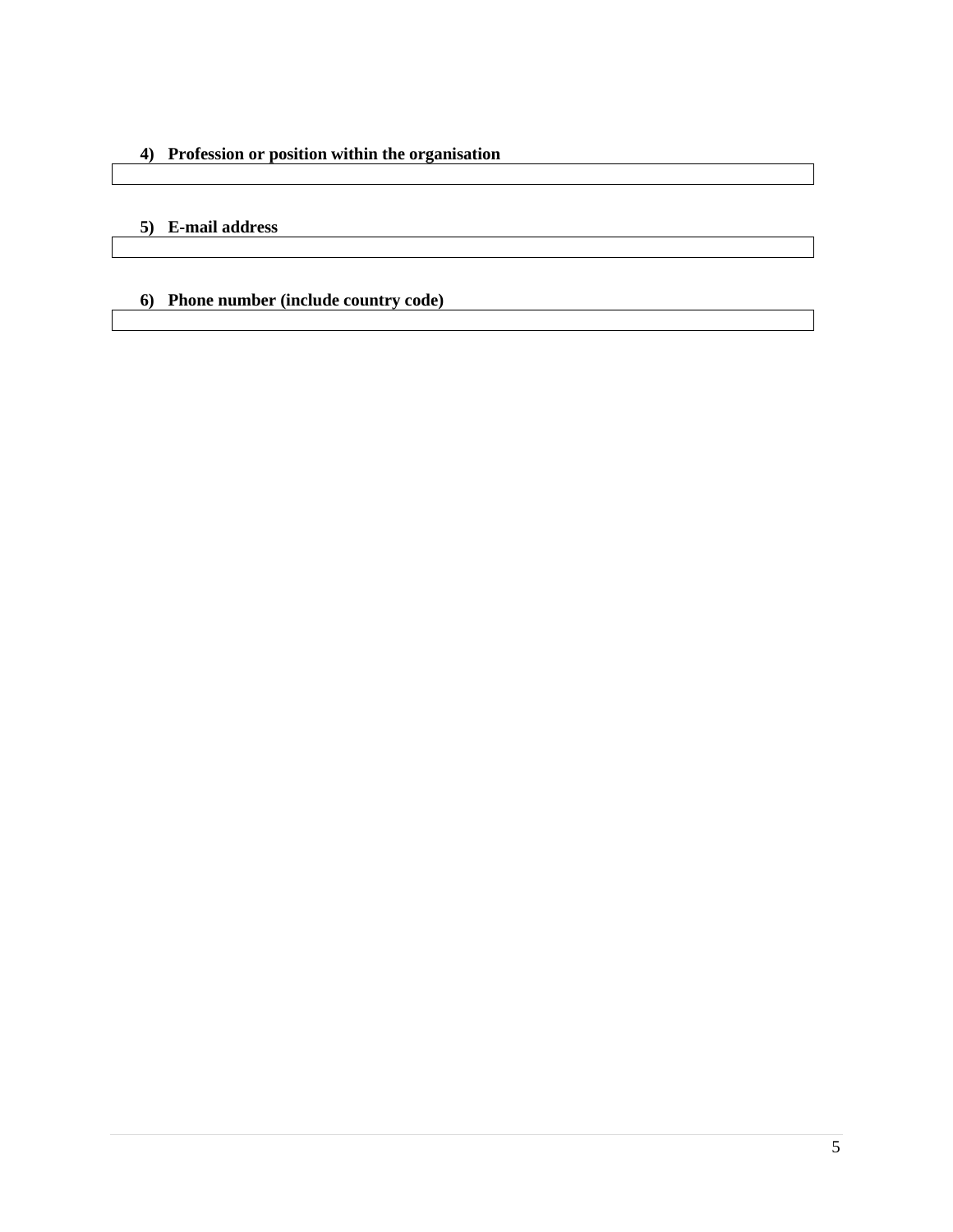# Experience in using the current Practice Guide on the application of the Brussels IIa Regulation (Practice Guide)

#### 1. General

- 1. Do you rely on the Practice Guide in your day to day work?
	- $\Box$  No
	- ☐ Yes
	- $\Box$  Not familiar with the Practice Guide
- 1a. If your answer is 'Yes', how often do you use the Practice Guide?  $\Box$  frequently (on a daily basis)
	- $\Box$  incidentally (on a case-by-case basis)
	- $\Box$  for initial clarification of specific matters

□ Rarely

- 2. What are your views on the structure of the Practice Guide.
	- $\Box$  it is well structured
	- $\square$  it is too detailed

 $\Box$  it is too concise

 $\Box$  it would be more useful to have an interactive electronic version

- $\Box$  Other views: please specify (add free text).
- 3. Should the updated Practice Guide on the application of the BIIaRR be structured similarly to the current Practice Guide?

☐ Yes

 $\Box$  No, please specify how you think the updated guide should be structured

- 4. Does the Practice Guide have enough practical examples?
	- ☐ Yes  $\Box$  No  $\Box$  Other views: please specify (add free text)
- 5. Are you aware of any errors or unclarities in the Practice Guide that in your view need to be addressed in the updated Practice Guide? Please indicate these here.
- 6. Which new provisions of the BIIaRR do you find challenging?
- 2. Chapter "General Introduction"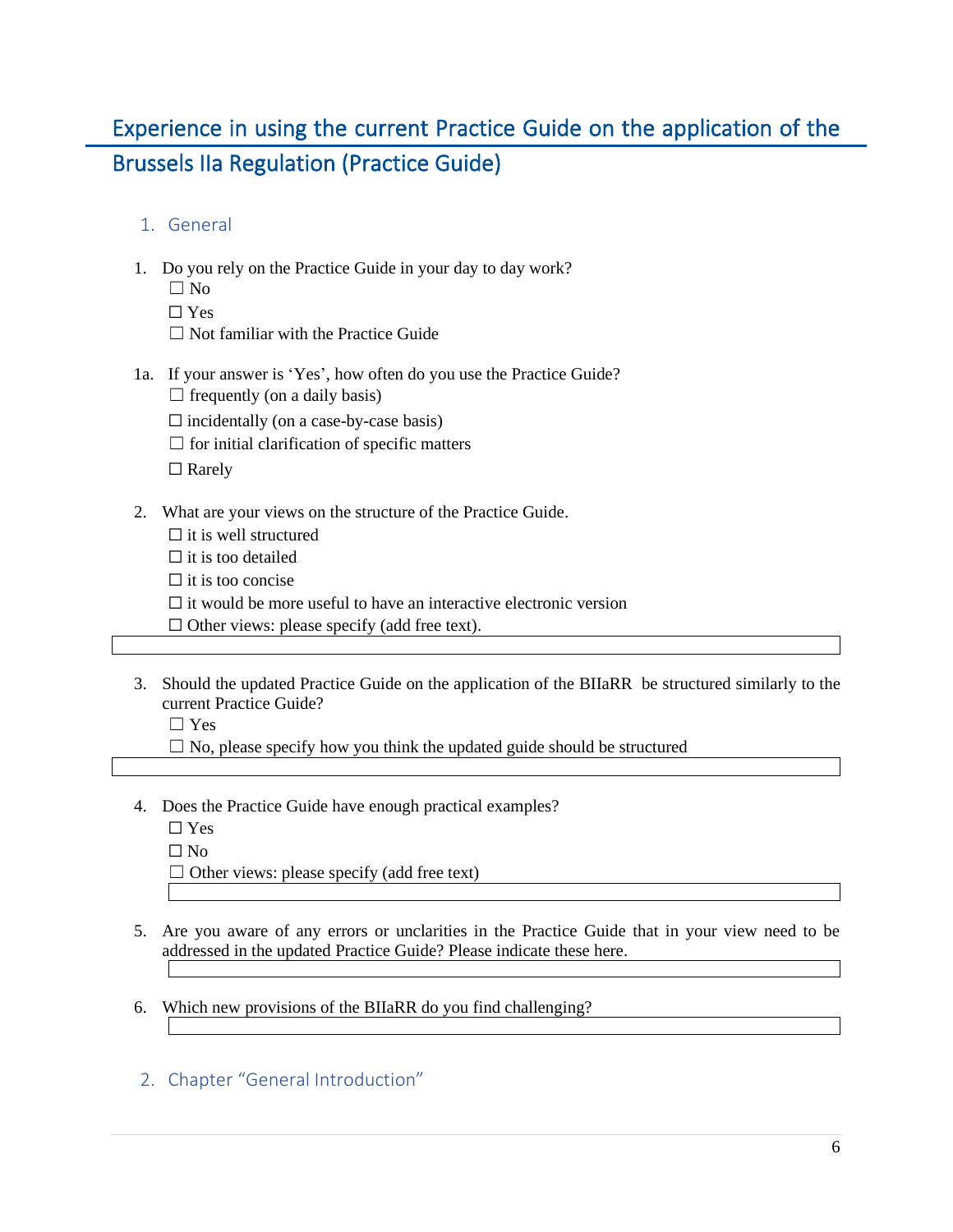7. Should the updated Practice Guide include in the Introductory Chapter additional aspects such as the aim and purpose of the BIIaRR or the legislative history leading to the BIIaRR

☐ Yes  $\Box$  No  $\Box$  It is not necessary  $\Box$  Other views: please specify (add free text)

8. Where should the issues of the relationship between the BIIaRR and other EU instruments, international conventions and the national law be presented in the updated Practice Guide:

 $\Box$  in the chapter "General Introduction"  $\Box$  in a separate chapter at the end of the Practice Guide  $\Box$  Other views: please specify (add free text)

#### 3. Chapter "Matrimonial matters"

- 9. Should the chapter on "Matrimonial matters" include additional subject matters falling within the scope of the BIIaRR other than those covered in the current Practice Guide<sup>1</sup>. Examples of additional subject matters are: non-applicability to decisions refusing the dissolution of the matrimonial ties, definition of "habitual residence" of a spouse etc.
- 10. Should the new provisions and recitals on 'Authentic instruments and agreements' be presented in a new separate chapter with cross-reference to the Chapter "Matrimonial Matters"?
	- ☐ Yes
	- $\Box$  No
	- $\Box$  Other views: please specify (add free text)

#### 4. Chapter "Parental responsibility"

11. Should the chapter on "Parental responsibility" include additional subject matters falling within the scope of the BIIaRR, other than those covered in the current Practice Guide<sup>2</sup>. Examples of additional subject matters are: the notion of the best interest of the child, relation with the child abduction cases under the 1980 Hague Convention etc.

*New Article 10 of the BIIaRR "Choice of court"*

<sup>&</sup>lt;sup>1</sup> Material scope of application, jurisdiction, *lis pendens* and recognition and enforcement.

<sup>2</sup> Material scope of application, jurisdiction, transfer of jurisdiction, *lis pendens*, recognition and enforcement – general and the rules on rights of access.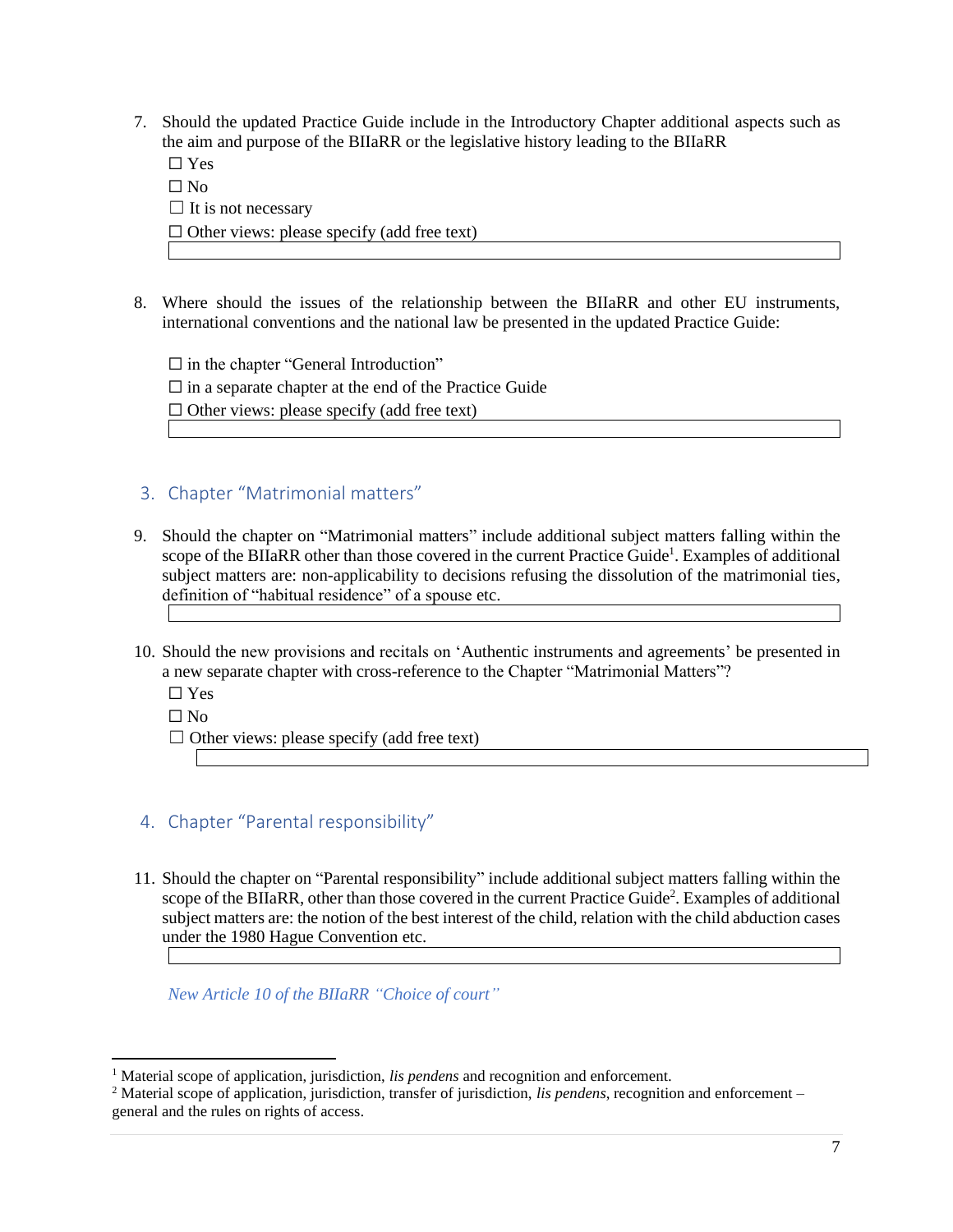- 12. Please indicate any examples, if any, of obstacles that can hinder the application of Article 10 (Choice of court) concerning:
- 13.1. The moment until which the choice of court is possible in the course of the proceedings

13.2. The form, including the recording of the choice of court agreements

13.3. The obligation of the court to inform the parties of their right not to accept the jurisdiction.

13.4. The consequences on the failure of the court to inform the parties.

13.5. The persons that can qualify as parties to the proceedings after the court was seized, and implicitly accept the jurisdiction.

13.6. and free choice of the parties

13.7. Other examples of obstacles to the application of Article 10

13.8. I do not see any obstacles to the application of Article 10

- 13. Do you understand the exclusive nature of the choice of court agreement as limited to only the expressly accepted jurisdiction in the course of the proceedings or it can cover also pre-trial agreements on choice of court with exclusive nature?
	- $\Box$  Yes, it is limited to the expressly accepted jurisdiction in the course of the proceedings
	- $\Box$  No, it can cover also pre-trial agreements on choice of court with exclusive nature
	- $\Box$  I do not know

☐ Other views: please specify (add free text)

#### *Articles 12 and 13 of the BIIaRR*

14. Should the explanation in the updated Practice Guide on the transfer of jurisdiction (Articles 12 and 13) include for instance additional subject matters such as: the possibility to appeal, the nature of the terms, the non-applicability in case of exclusive jurisdiction and in child abduction cases etc. Please specify.

 $\Box$  Yes

 $\Box$  No

 $\Box$  Other views: please specify (add free text).

*Article 15 of the BIIARR "Provisional, including protective, measures"* 

15. Should the explanation in the updated Practice Guide on provisional, including protective measures (Article 15) include for instance additional subject matters such as: limited applicability to the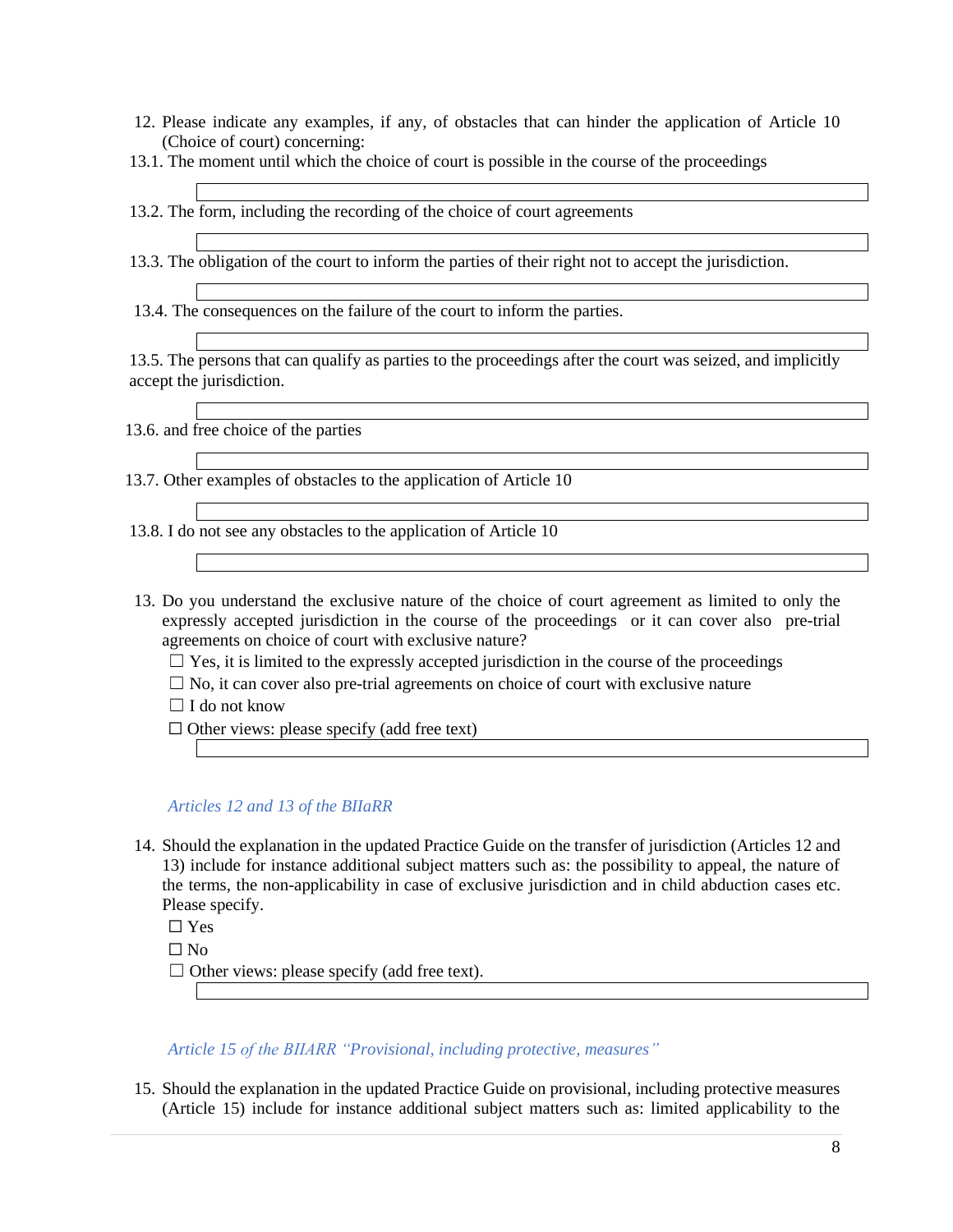measures to a child or the property belonging to the child, the communication duties, the roles of the parties to support the communication or to provide independently information, the documents to be provided for the termination of the imposed measures etc.

 $\Box$  Yes

 $\Box$  No

 $\Box$  Other views: please specify (add free text).

*Article 16 of the BIIaRR "Incidental questions"*

16. Please provide which cases fall under the scope of application of Article 16 'Incidental questions' according to your national law?

*Article 17 of the BIIaRR "Seizing of a court"*

- 17. Who can institute civil proceedings according to your national law?
	- $\Box$  A parent
	- $\Box$  Of the court's own motion
	- $\Box$  A child
	- $\Box$  Child welfare or protection authority
	- ☐ Prosecutor
	- $\Box$  Any other interested party, please specify (add free text)

*Article 18 of the BIIaRR "Examination of jurisdiction"*

- 18. Please indicate, whether this part should clarify the impact of a stay to enable mediation or conciliation.
	- $\Box$  Yes

 $\Box$  No

 $\Box$  Other views: please specify (add free text).

19. Please indicate whether a decision on jurisdiction is subject to an appeal under your national law. If this is the case, please explain when appeals are allowed and how many appeals are possible.

*Article 20 of the BIIaRR "Lis pendens and dependent actions"*

20. Please indicate whether the explanation in the updated Practice Guide on *Lis pendens* and dependent actions (Article 20) could include for instance additional subject matters such as: the inapplicability in case of provisional (including protective measures) and out of court divorce, the relation with the transfer of jurisdiction and the third country *lis pendens* and related actions etc.

 $\Box$  Yes

 $\square$  No

 $\Box$  Other views: please specify (add free text).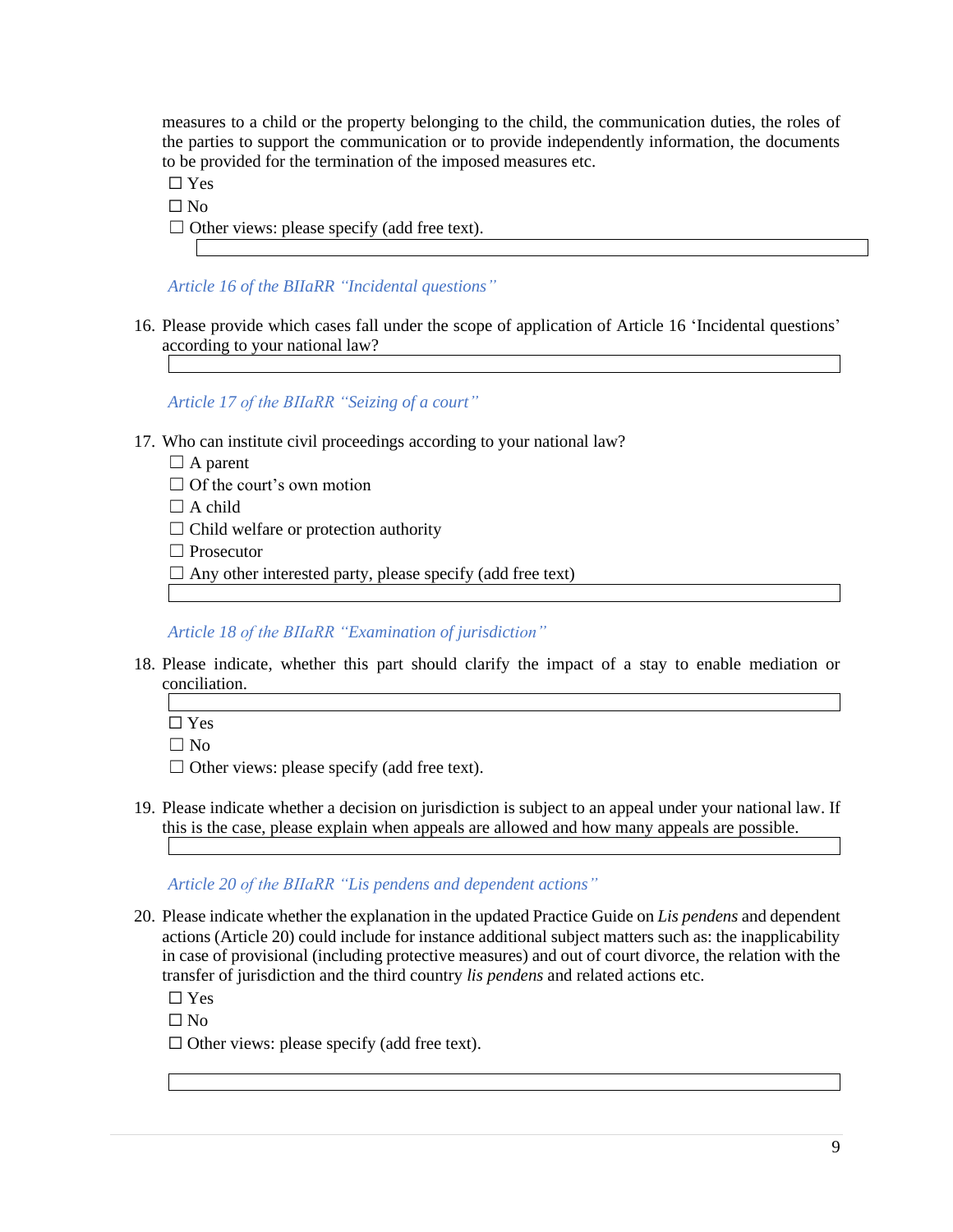- 21. How are the grounds for refusal of recognition and enforcement raised according to your national law?
	- $\Box$  by a party ☐ *ex officio* ☐ both  $\Box$  other views: Please specify (add free text).
- 5. Chapter "Rules on International Child Abduction"
- 22. Should the chapter on "Rules on International Child abduction" include additional subject matters, other than those covered in the current Practice Guide<sup>3</sup>. Examples of additional subject matters are: improvements of the expedience of return proceedings, the access to mediation and other means of alternative dispute resolution (article 25), possibility for the court *ex officio* to "ensure" in the frame of the provisional, including protective measures the contact between the child and the person seeking the return, clarifications of the use of "adequate arrangements", access to provisional, including protective, measures etc.

☐ Yes

 $\Box$  No

 $\Box$  Other views: please specify (add free text).

23. Does your national law concentrate jurisdiction in child abduction cases?

☐ Yes

 $\Box$  No

 $\Box$  Other views: please specify (add free text).

- 24. Please indicate whether your national laws provide one or two appeals for child abduction cases.
- 25. Please explain all procedural steps required under your national law that need to be taken in order for the court to be in a position to examine the appeal, whether by hearing or otherwise (Article 24(3) BIIaRR).

#### 6. Chapter "Recognition and Enforcement"

26. Please indicate which is the clearest structure for the updated Practice Guide:

Solution (1): keep the structure in the current Practice Guide (the matter is referred to in Chapter 2 "Matrimonial Matters", point 2.5, Chapter 3 "Parental Responsibility", points 3.5 and 3.6., Chapter 4

<sup>&</sup>lt;sup>3</sup> General Introduction, jurisdiction issues as regards child abduction cases, rules to ensure prompt return, the scenario if the court decides that the child should not return.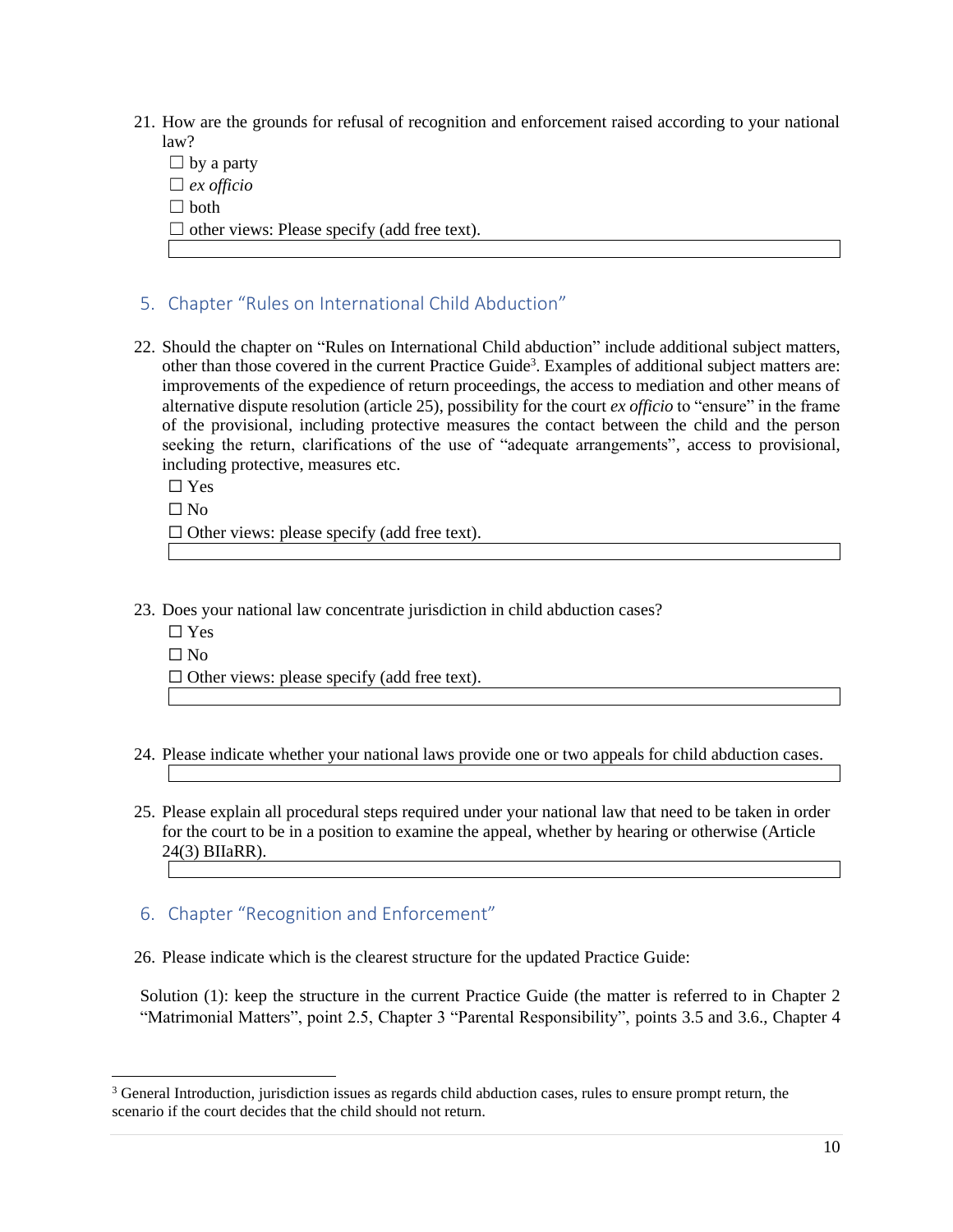"International Child Abduction", point, 4.4.7 and Chapter 5 "Enforcement") - while adapting the chapter on recognition and enforcement on basis of the novelties introduced by the BIIaRR, or

Solution (2) have a single common chapter on recognition and enforcement, including all aspects on recognition and enforcement. In the second case, this common chapter will be introduced after the chapters on matrimonial matters, parental responsibility and child abduction and it will explain the subject of the abolition of the *exequatur* (by presenting the main principles, the documents, including the certificates, the grounds for refusal and the stay of proceeding).

 $\Box$  Solution (1) is the best  $\Box$  Solution (2) is the best  $\Box$  Other views: please specify (add free text).

27. Should the chapter on "enforcement" include additional subject matters, other than those covered in the current Practice Guide<sup>4</sup>. Examples of additional subject matters are: service of the decision and the certificate, parties entitled to apply for suspension and refusal, grounds for suspension and refusal of the enforcement proceedings (stemming from the actual enforcement) etc.

☐ Yes

 $\Box$  No

 $\Box$  Other views: please specify (add free text).

*Suspension of enforcement proceedings and refusal of enforcement of the BIIaRR Article 56 (4) (5) (6) read in conjunction with Recital 69 "Suspension and refusal"*

- 28. Please provide us with examples of situations (if any) which you have experienced in your practice that could have lead to "*temporary impediments which have arisen after the decision was given*" (Article 56(4))that could be used as a ground for suspension or refusal of enforcement?
- 29. Please provide examples of situations (if any) which you have experienced in your practice of that could have lead to "*any significant change of circumstances*" (Article 56(4)), that could be used as a ground for suspension or refusal of enforcement ?
- 30. Please provide examples of procedures in national law that could serve to overcome the any temporary impediments or significant changes of circumstances and facilitate the enforcement, if available.

*Article 57 read in conjunction with Recital 63 "Grounds for suspension or refusal of enforcement under the national law"*

31. Please provide examples for grounds under your national law that can be raised for suspension or refusal of enforcement, if available?

<sup>4</sup> Importance of enforcement, enforcement of decisions as if granted in the Member State of enforcement, jurisprudence of the ECtHR.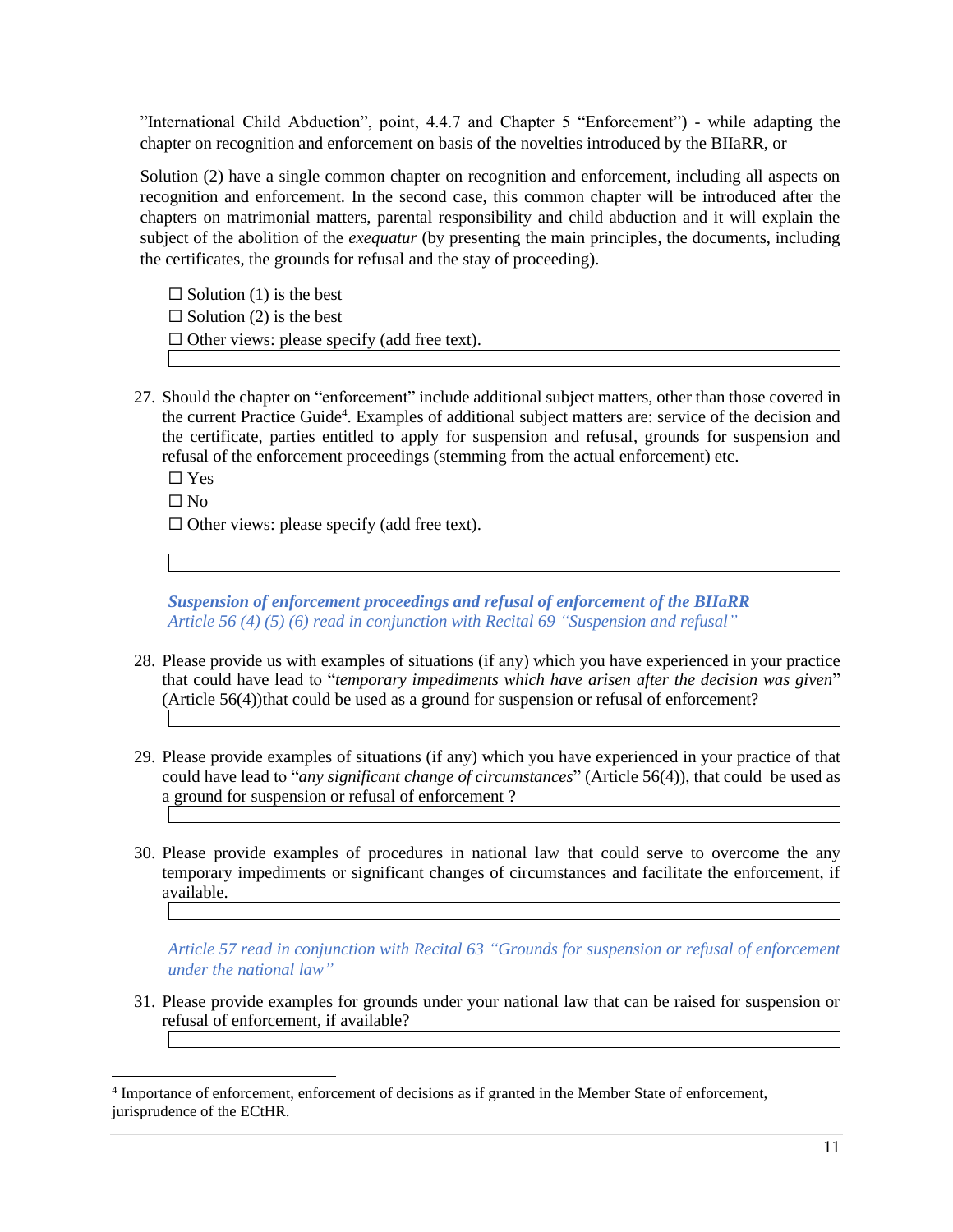32. If *force majeure* is a national ground for suspension or refusal of enforcement, can you give express examples?

*Article 59 of the BIIaRR "Application for refusal of enforcement" 5*

33. Are the grounds for refusal applied according to your national law, *ex officio* or by request of a party?

 $\square$  Ex officio

 $\Box$  By request of a party

☐ Both

 $\Box$  Other views: please specify (add free text)

*Article 61 Challenge or appeal and Article 62 Further challenge or appeal*

- 34. Does your national law envisage any terms for challenge or appeal and further challenge or appeal? If your answer is yes, please explain.
- 35. Is the second and the third instance according to your national law bound by the ground raised by the party or may *ex officio* raise other grounds
- 36. Under your national law, which specific measures can be taken at the enforcement stage in order to facilitate enforcement? Such measures could include non-coercive measures, coercive measures, criminal or administrative sanctions (e.g. fines and imprisonment), recovery of the child or disqualification from driving. Please explain.

#### 7. Chapter "Authentic Instruments and Agreements"

37. Subject to your reply in question, should the chapter on "Authentic Instruments and Agreements" include additional subject matters, other than those covered in the current Practice Guide6. Examples of additional subject matters are: legal definition of authentic instrument, intervention of a public authority in the drawing up or registration of the authentic instrument or agreement, the difference between decision and authentic instrument, agreement and the grounds for refusal of recognition and enforcement.

 $\Box$  Yes

 $\Box$  No

 $\Box$  Other views: please specify (add free text).

38. Does your national law and procedure provide the child with the opportunity to express his or her views when composing or registering authentic instruments or agreement?

<sup>5</sup> Also for application for a decision that there are no grounds for refusal of recognition

<sup>6</sup> Brief description of the notion based on the case law of CJEU and the Maintenance Regulation and the recognition and enforcement of authentic instruments in matrimonial and parental responsibility matters.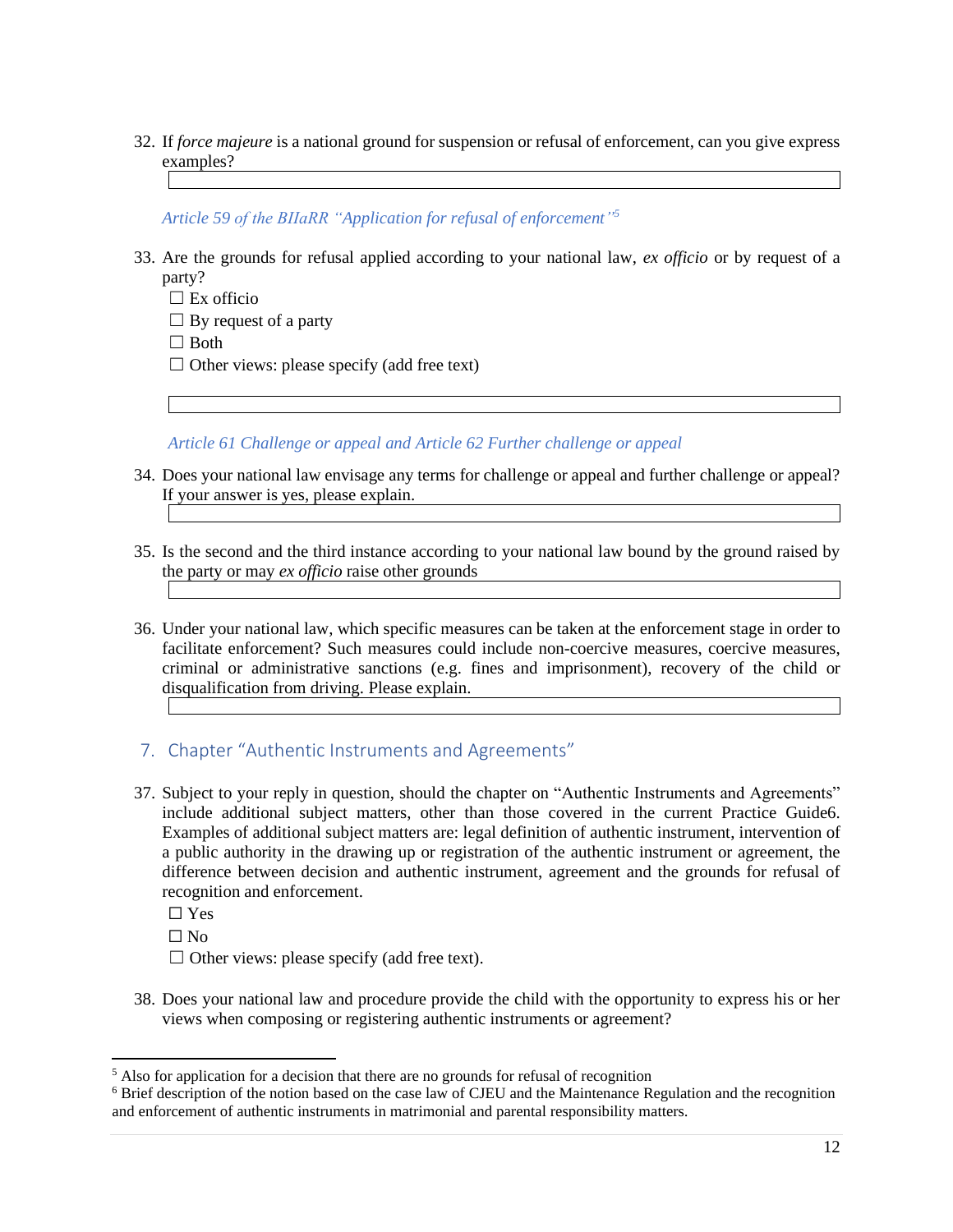$\Box$  Yes

 $\Box$  No

 $\Box$  My national law allows only extrajudicial divorces excluding children related topic, please specify (add free text)

 $\Box$  My national law does not allow out of court divorces and parental responsibility solutions, please specify (add free text)

 $\Box$  I do not know

☐ Other views: please specify (add free text).

- 8. Chapter "Hearing of the child" Articles 21, 26, 39 (2) and 68 (3) read in conjunction with recital 39 BIIaRR
- 39. Should the chapter on "Hearing of the child" include additional subject matters, other than those covered in the current Practice Guide<sup>7</sup>. Examples of additional subject matters are: the new autonomous obligations for the courts to provide the child with a genuine and effective opportunity to express his or her views and to give due weight to the views of the child in accordance with his or her age or maturity, the moment in the procedure, the arrangement of the hearing in cross-border situations, the amendments concerning the ground for refusal of recognition and enforcement focusing on the autonomous obligation of hearing with optative nature and exceptions. ☐ Yes
	-
	- $\square$  No

 $\Box$  Other views: please specify (add free text).

40. Please explain whether there is an age below which the child is not heard under your national law?  $\Box$  Yes, please specify the age.

 $\square$  No

☐ I do not know

☐Other views: please specify (add free text).

9. Chapter 'Cooperation in matters of parental responsibility"

 $7$  The importance of giving children the opportunity to express their views, exception to the duty, procedure for taking the views, the training, the purpose of taking the views and the UN Convention on the Rights of the Children.